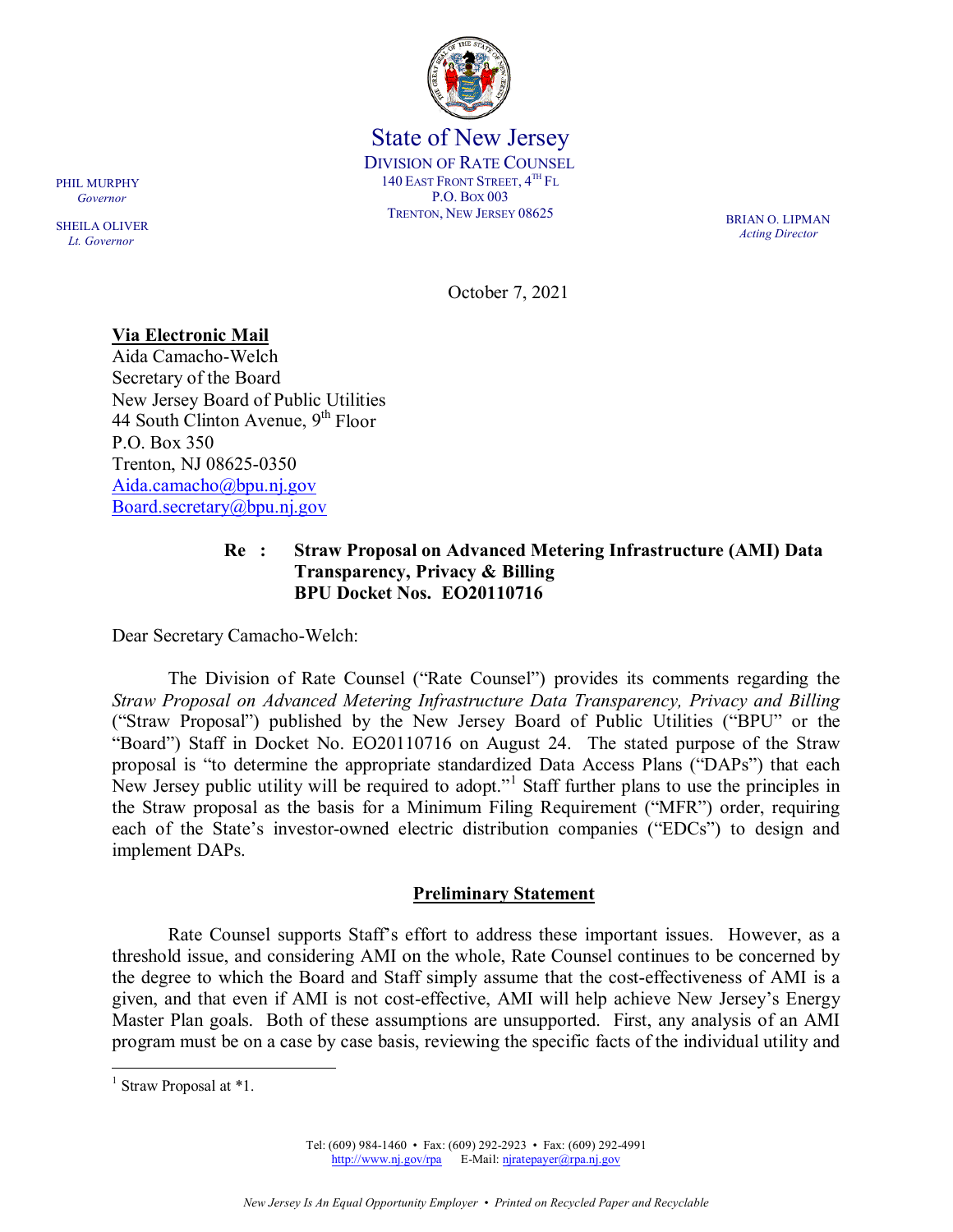its program. Board Staff appears to rely heavily upon the Capstone and Gold Standards Reports from Navigant. Rate Counsel has extensively critiqued both reports.<sup>[2](#page-1-0)</sup> The conclusions of those reports have never been fully vetted nor has there been an opportunity to probe issues with methodology, calculations or for any bias on the part of the authors of those reports. Neither report has been admitted as evidence in any proceeding or otherwise vetted. They were simply "accepted" by the Board. The reports therefore lack any evidentiary value, as there has never been an opportunity to cross-examine the Reports' authors or effectively probe any statement within the Report.

Additionally, Rate Counsel cautions that, just because a smart meter or its communications network can fulfill a certain function, does not mean it should be used for that function. AMI should not be used to duplicate capabilities or services already available in the market, nor should requirements be established which cost more to implement than the incremental benefits they offer. Instead, every MFR should be subjected to a cost-benefit analysis prior to being enacted. Additionally, when evaluating the benefits of AMI, Rate Counsel notes that the level of benefits secured from AMI can vary widely by utility. Therefore, the key to reducing AMI benefit variability, and to securing customer benefits from AMI in excess of customer costs, is to maximize the value of every available AMI capability as quickly as possible. Thus, strategies to maximize and speed the benefits of AMI capabilities, and in particular its greatest capability (data), make sense for the Board to pursue.

Lastly, Rate Counsel believes an MFR order for AMI uses would deliver even greater benefits to customers. Reasonable and practical AMI application standards are urgently needed. Rate Counsel provides MFR recommendations for AMI applications at the end of these comments.

### **Comments Regarding the Twelve Components in the Straw Proposal**

### **1. Customer Ownership & "Hassle-Free" Sharing of Energy Related Data**

Rate Counsel believes that the Board should protect customer ownership of energy usage data. The Board's regulations already provide significant customer protections. As noted in Rate Counsel's December 7, 2020 comments, on the November 23, 2020 "AMI Work Session," the Board's rules make clear that utilities are prohibited from disclosing, selling, or transferring individual proprietary information, including a customer's energy usage to a third party without the affirmative written consent of the customer or by a Board-approved alternative method. N.J.A.C. 14:4-7.8. See also N.J.S.A. 48:3-85(b).

However, further clarification is needed to identify customer ownership in terms of 1) what rights does a customer have to his or her own energy usage data, and 2) what rights do utilities have to customer energy usage data. These questions should be the focus of the customer privacy policy on the rights to the data. Rate Counsel recommends the Board base its privacy policy on the European Union's General Data Privacy Regulation (GDPR) because it

<span id="page-1-0"></span><sup>&</sup>lt;sup>2</sup> See e.g., Direct Testimony of Paul J. Alvarez, BPU Docket No. EO18101115, at p. 49-53 (Aug. 31, 2020).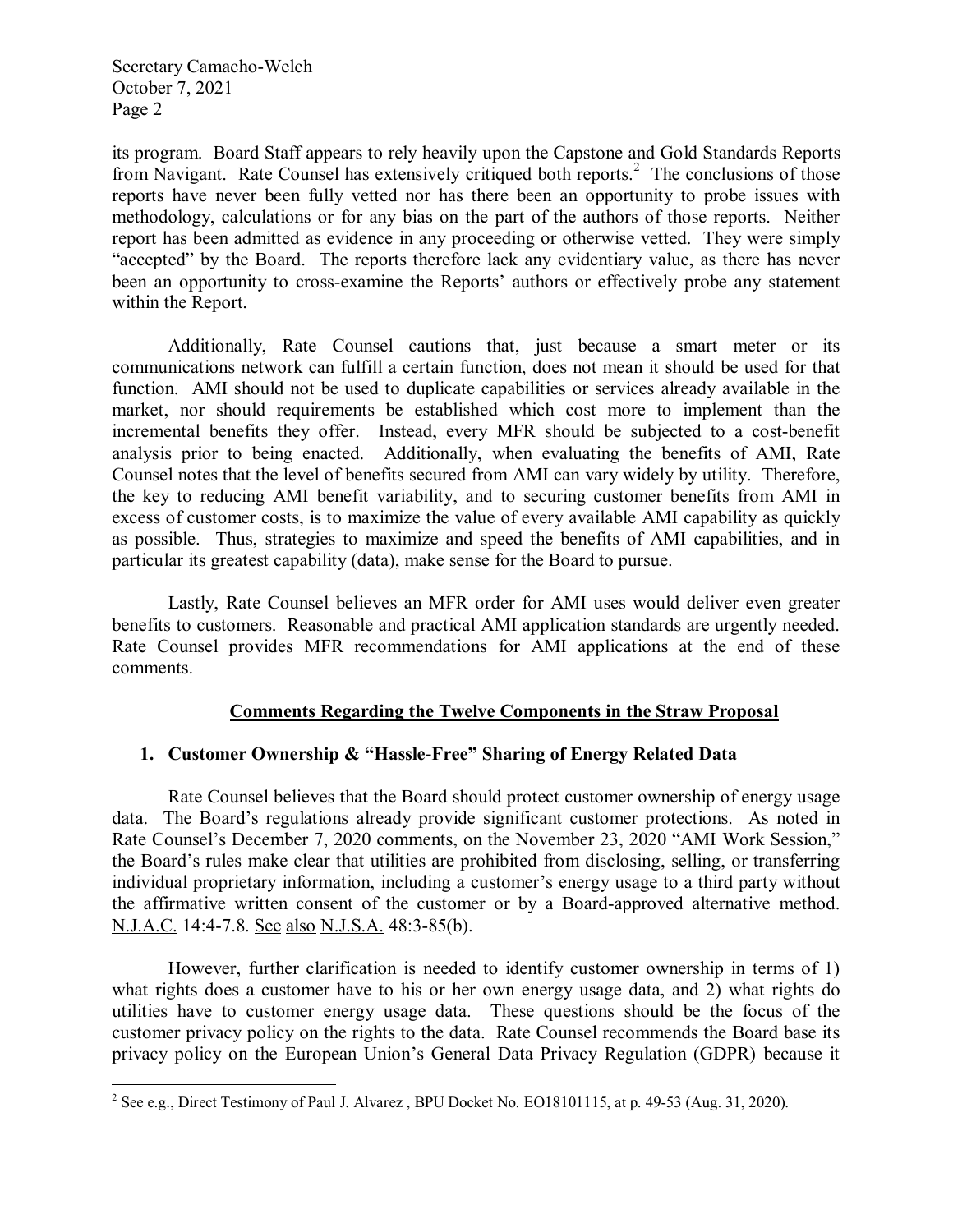provides an extensive guideline consistent with New Jersey's policy of protecting customers and their data. [3](#page-2-0) The GDPR includes ten straightforward, logical requirements:

| Lawful, fair, and transparent (data)     |          | Privacy by design (default mechanisms)           |
|------------------------------------------|----------|--------------------------------------------------|
| processing                               | 6        | to protect customer data from release)           |
| Limitation of purpose, data, and storage |          | Data policy impact assessment (when              |
|                                          |          | considering a privacy policy change)             |
| Data subject rights (inquiries of and    |          | Data transfers<br><i>(accountability)</i><br>for |
| corrections to data maintained on me)    | 8        | customer data protection)                        |
| Consent (no transfer without)            |          | protection officer<br>Data<br>(person            |
|                                          | 9        | responsible at organization)                     |
| Personal data breaches (what to do if)   |          | Awareness and training (of employees)            |
|                                          | $\Omega$ |                                                  |

However, "Hassle-Free" sharing (known by economists as "reducing transaction friction") is extremely important, and generally is a very good policy to adopt. In accordance with this policy, Rate Counsel recommends that no third party should ever be charged a fee to access an authorizing customer's energy usage data*.* Rate Counsel also agrees that utilities must make more detailed energy usage data available to customers with smart meters as they are rolled out, and that 24-hour latency is a reasonable target, and that access to sub-15 second energy usage readings from AMI meters in certain, limited circumstances is a potentially valuable capability to support.

While utilities design their AMI communications around this target, and should be able to meet it most of the time for the vast majority of their customers, it is not a good idea to make this too strict of a requirement. To construct an AMI communications network which is 100% certain of meeting this standard will cost far more than such a strict application is worth. Further, future requirements to strengthen this requirement to a few seconds or minutes for all customers all the time would be even more prohibitively expensive, and should be avoided. Customers who think they need such reduced latency can secure it through special arrangements made by either the utility or by the customer.

To meet this requirement, Rate Counsel believes there are two approaches for the utility – "tunneling" or a "bridge." Tunneling is a lower-cost approach, whereby special communications and data network "tunneling" provisions are made on an ad-hoc basis for those few occasions when near real-time feedback is desired. For example, when a customer wants to know how much energy their dryer is using, they could access a special smart meter feature on their online account with the utility. For no more than a few minutes, an application in the utility website would retrieve the current data from the requesting customer's meter in near real time. Such data does not need to wait for the daily smart meter data download associated with typical usage data processing (for billing) and the 24-hour latency target.

<span id="page-2-0"></span><sup>&</sup>lt;sup>3</sup> See Regulation (EU) 2016/679 2016 O.J. (L 119/1).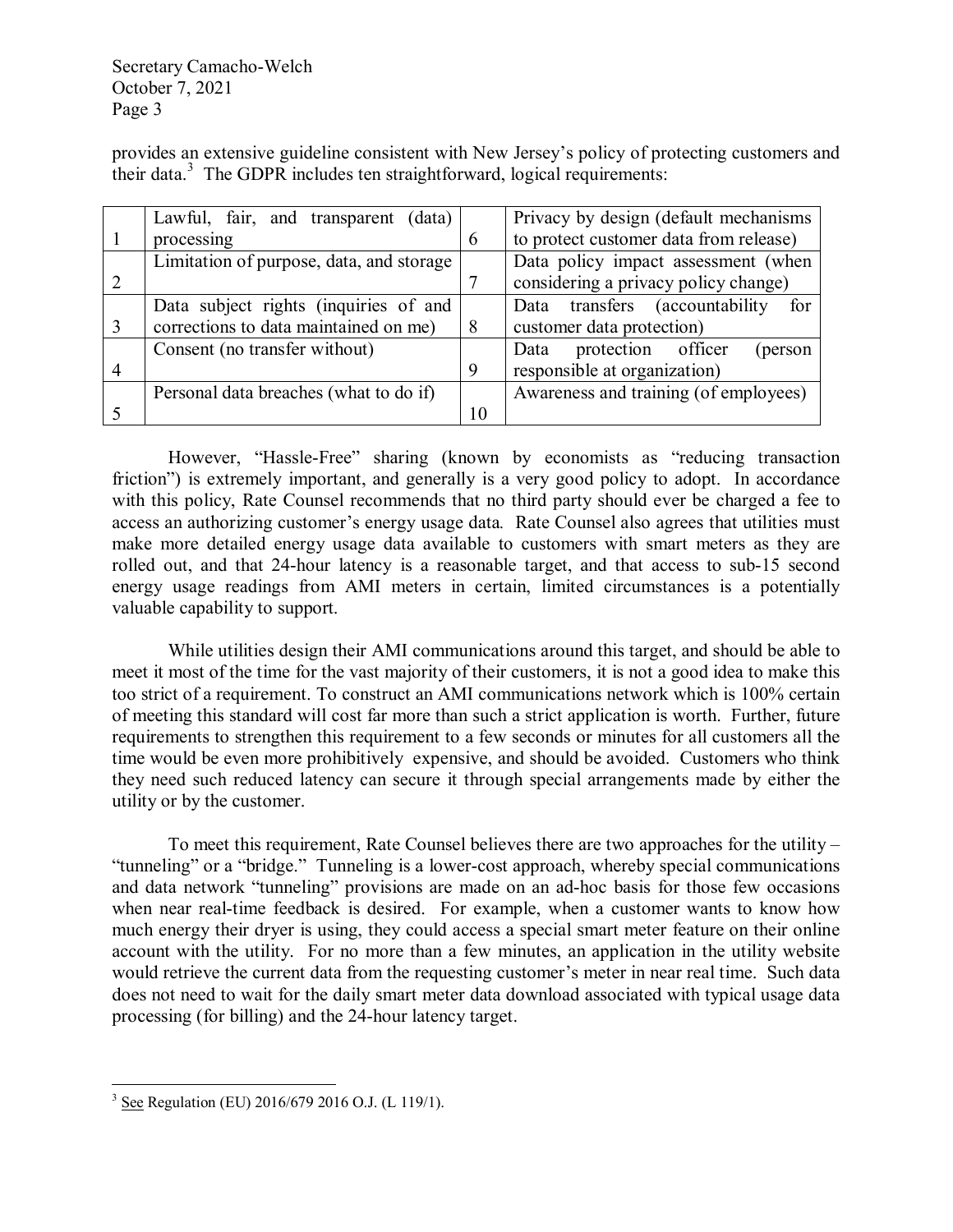However, while tunneling is relatively low cost, there are two limitations with this approach. First, it is not available to all customers all the time. It is more of an "exception reporting" approach. This makes it unusable for programmatic applications, for example in a demand response program customers might join by the thousands. The second problem is that it could conceivably provide a utility with a competitive advantage over unregulated energy managers, who would not have access to this feature.

The second option is a higher-cost approach, typically involving hardware in the home. The hardware acts as a "bridge" between the smart meter and the customer's home area network thereby linking it to the internet beyond, similar to smart TVs, smart thermostats, voice activated digital assistants, and home security cameras. The advantage to this approach is that those customers who want reduced latency to AMI data can buy a bridge on their own, avoiding costs to the majority of other customers who will never use the capability. This is consistent with the beneficiary pays policy. If the bridge option is installed exclusively by the utility, a bridge could confer competitive advantages to the utility. It is therefore important that any smart meters a utility installs work with multiple bridge brands, or at least, at a minimum, that any third-party which a customer authorizes gets the same access, at the same terms and latency, as the utility has available for its own use. Bridges and near real-time reporting must not be allowed to restrict customer choice or to advantage utility businesses over other businesses.

### **2. Adoption of Standardized Customer Privacy Requirements**

The foundation for a customer privacy policy appears to have been set in N.J.A.C. 14:4- 7.8, which addresses the customer privacy aspects of retail choice, and which states that customer information shall not be disclosed to a third party without written customer consent. However, more extensive customer privacy standards are warranted. Based on a review of the privacy policies available on their websites, Exelon, as well as Orange and Rockland, appear to incorporate the European Union's General Data Privacy Regulation, but it is not clear how these policies apply to their New Jersey-based utilities. That said, GDPR provides a sound basis for privacy policies for utility customers in New Jersey and should be emulated by the utilities and included in the Board's MFRs.

However, Rate Counsel cautions against the use of a Common Release Form. Rather than prescribing a specific form, Rate Counsel recommends that the Board prescribe the minimum fields such a form must include. Given that Green Button's Connect-My-Data has already established a standard for the minimum required fields for a customer authorization, and given that compliance with the Connect-My-Data standard is highly desirable (as discussed below), Rate Counsel recommends using the fields available in the Connect-My-Data standard form as a minimum.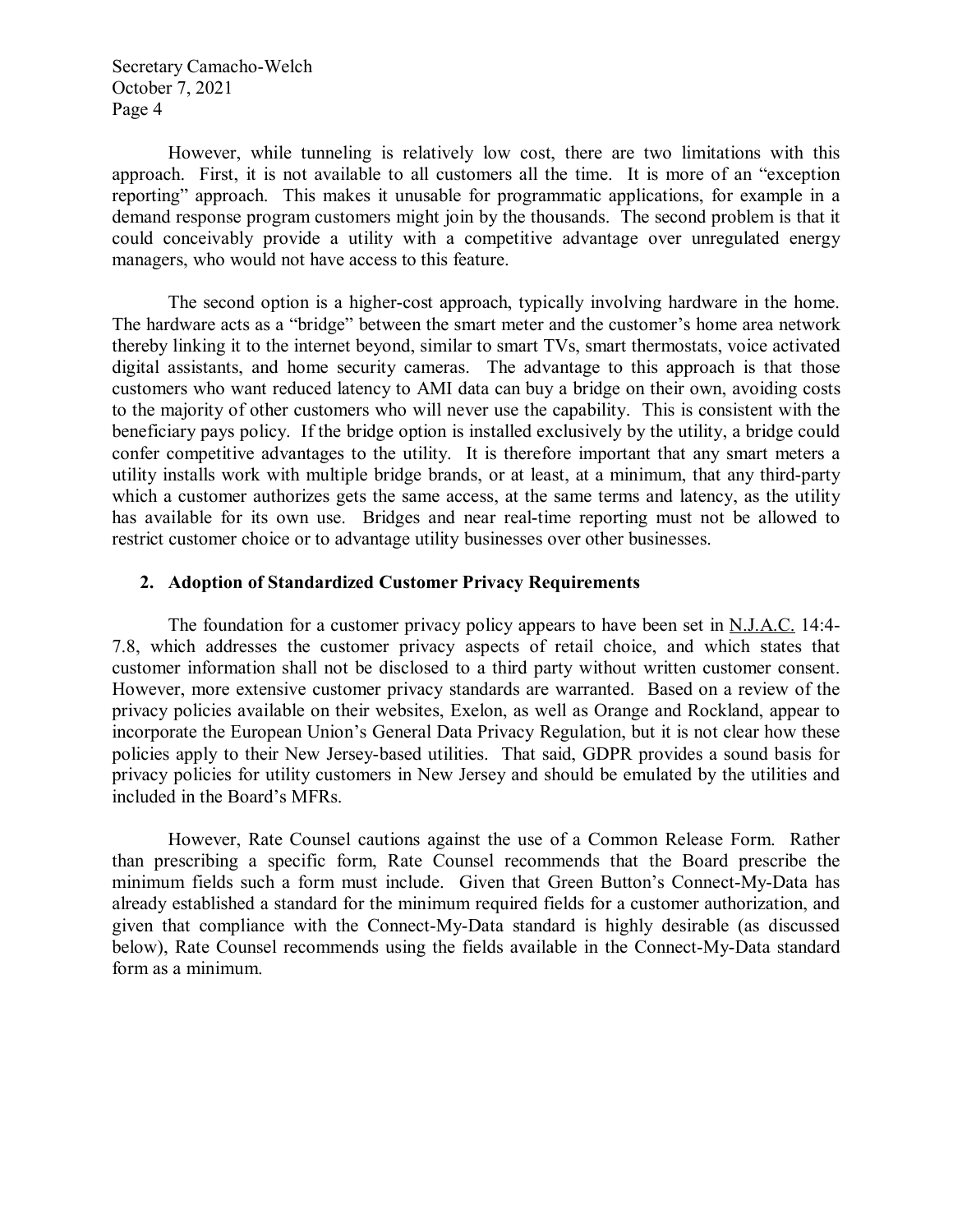# **3. Using AMI to Drive Efficient Achievement of New Jersey's Clean Energy Goals, and Positioning New Jersey's Grid to Appropriately Account for Clean Energy Attributes**

While AMI can and should be used to drive efficient achievement of New Jersey's Clean Energy Goals, State mandates in pursuit of that goal should not be overly prescriptive. For example, the Board should avoid establishing requirements which may involve significant utility costs when no such requirements are necessary or sufficiently valuable. To avoid this result, Rate Counsel recommends all requirements should be evaluated by a cost-benefit analysis on a utility-by-utility basis before being enacted.

Certain uses for AMI data are likely to add to the cost-effectiveness of the EDCs' AMI roll-outs such as uses for energy efficiency evaluation, measurement, and validation; universal peak-time rebate; and distribution planning. However, the communication of grid status issues to customers and aggregators, are not necessarily an appropriate role for AMI, because it can be best handled through other communication channels, such as text messages, e-mail messages, automated outbound recorded messages, social media, and mass media. It may also not be necessary or beneficial to use AMI data for near real-time grid operating decisions, due to the AMI communications network capacity considerations and costs discussed previously. When it comes to distribution operations, utilities can get sufficient amounts of near real-time data regarding grid state from a handful of devices (or even a handful of smart meters) on each circuit. The additional benefit of getting data from a thousand smart meters per circuit in near real-time all the time is likely to be minimal at significant cost.

Regarding the "use cases" provided by Staff, please see the comments below on each:

- *Instantaneous usage and demand measurements on a near real-time basis*. While meters can record these measurements in this manner, as previously discussed, care must be taken to ensure that there is no requirement to communicate measurements for all customers in this manner all the time. Rather, it should be required to be cost beneficial prior to implementation.
- *Ability for the customer to be notified about high bills on a near real-time basis*. This would require utilities to design communications networks to collect meter data from all customers in near-real time all the time. Further, high bill alerts do not necessarily need to be communicated in near real-time to be effective. It would be appropriate and sufficient for high bill alerts to be communicated on a one-day lag, consistent with the 24-hour target for meter data collection.
- *Ability for customer to be notified about voluntary conservation requests.* Rate Counsel believes this is useful for customer to be notified about voluntary conservation requests, but it is not a function that smart meters must fulfill. Customers can be notified of conservation events through multiple media – text messages, e-mail messages, automated outbound recorded messages, social media, and mass media. Loads, from smart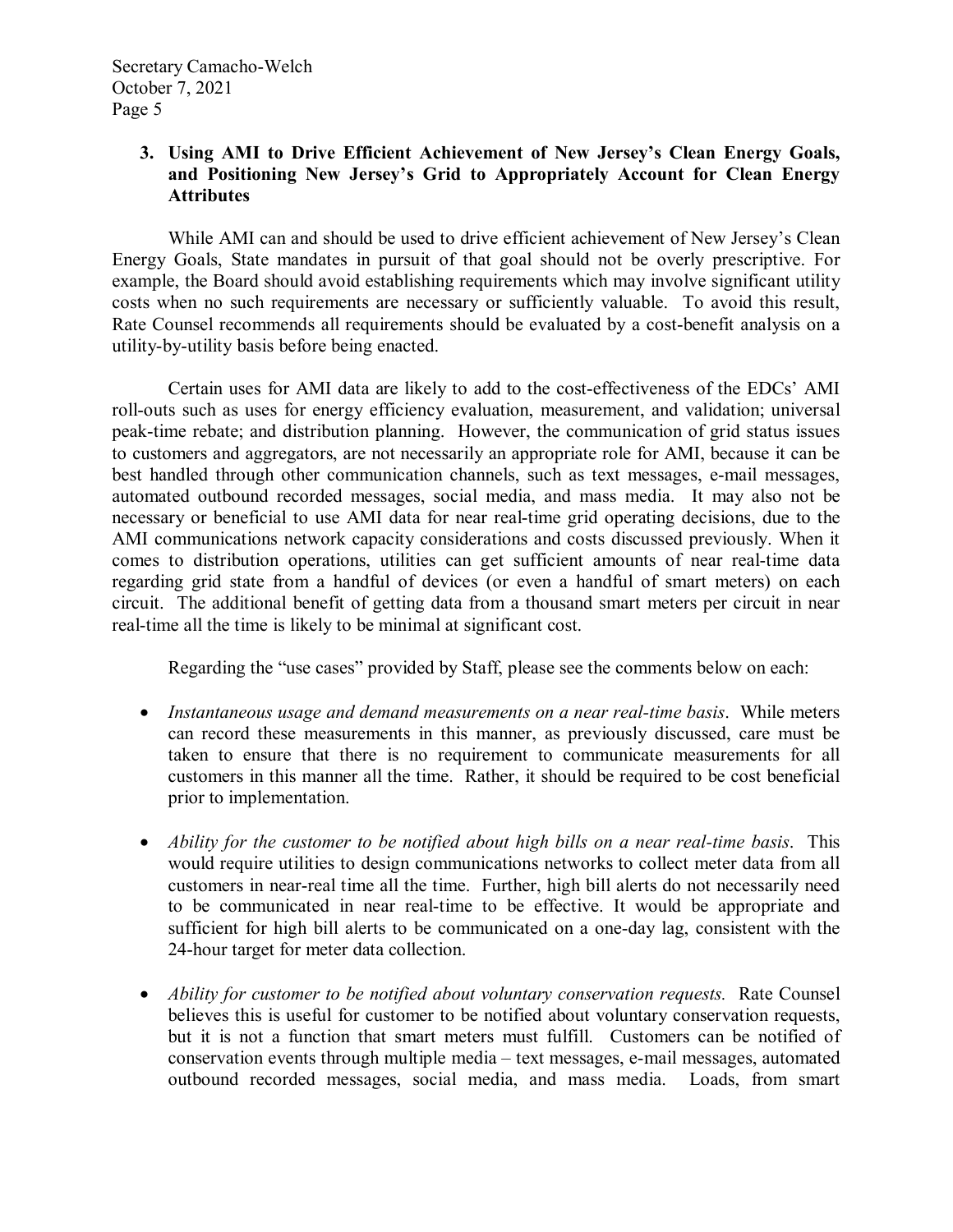thermostats to smart appliances, can be controlled by smart phone via customers' home area networks. To require smart meters to do these things will entail extra costs which duplicate existing capabilities and offer no incremental benefits.

- *Ability for customers to understand how and when their own generation is exporting to the grid, including instantaneous two-way meter data where applicable.* While it is conceivable this could be of benefit, the incremental benefit of the requirement must be compared to the incremental costs. Again, the requirement of smart meters and communications networks to be instantaneous for all meters all the time is likely prohibitively expensive. Further, all PV solar inverters offer wireless compatibility with home area networks, providing net-metered customers with instantaneous readings of DER production. This capability, combined with the "tunneling" or "bridge" capabilities described earlier, should be sufficient to meet this need without adding costly communication network capacity.
- *Ability for customers with DERs to fully participate in DER aggregations/FERC Oder No. 2222*. Rate Counsel believes more detail is necessary to substantively respond to this use case. As a preliminary matter, the cost implications of this are potentially significant and two-way metering and telemetry requirements are typically governed by a utility's interconnection and/or inverter standards, and vary significantly by size. Therefore, Rate Counsel recommends that any consideration of this proposal coincide with a review of each utility's interconnection standards and/or inverter standards.
- *Ability for the customers to understand how the size of the DER they interconnect to the grid will affect interconnection costs*. Rate Counsel believes this is another issue which would be better addressed in an interconnection and/or inverter standards discussion, not an AMI data discussion.

# **4. Maximizing Impact of AMI on Reliability, Planning, and Reporting Metrics**

Rate Counsel believes it is appropriate for the Board to use AMI data to improve reliability, distribution planning, and reporting. However, Rate Counsel believes AMI has shown to be of limited reliability value – as was proven by Tropical Storm Isaias in the Rockland Electric, ConEd, and Long Island service areas last year. In regards to the elements of the DAP listed by Staff, the first three elements in this principle listed by Staff are appropriate, but Rate Counsel would like additional information on what is meant by "Barriers to third party data access regarding outages and other emergency conditions are appropriately lowered, with specific reporting on number of authorized access connections made and maintained."<sup>[4](#page-5-0)</sup>

# **5. Data Granularity and Appropriate Rollout Schedule**

Rate Counsel believes Staff should be cognizant of the data storage and communication network capacity needs associated with this requirement. Before AMI, one year's worth of

<span id="page-5-0"></span> <sup>4</sup> Straw Proposal at \*13.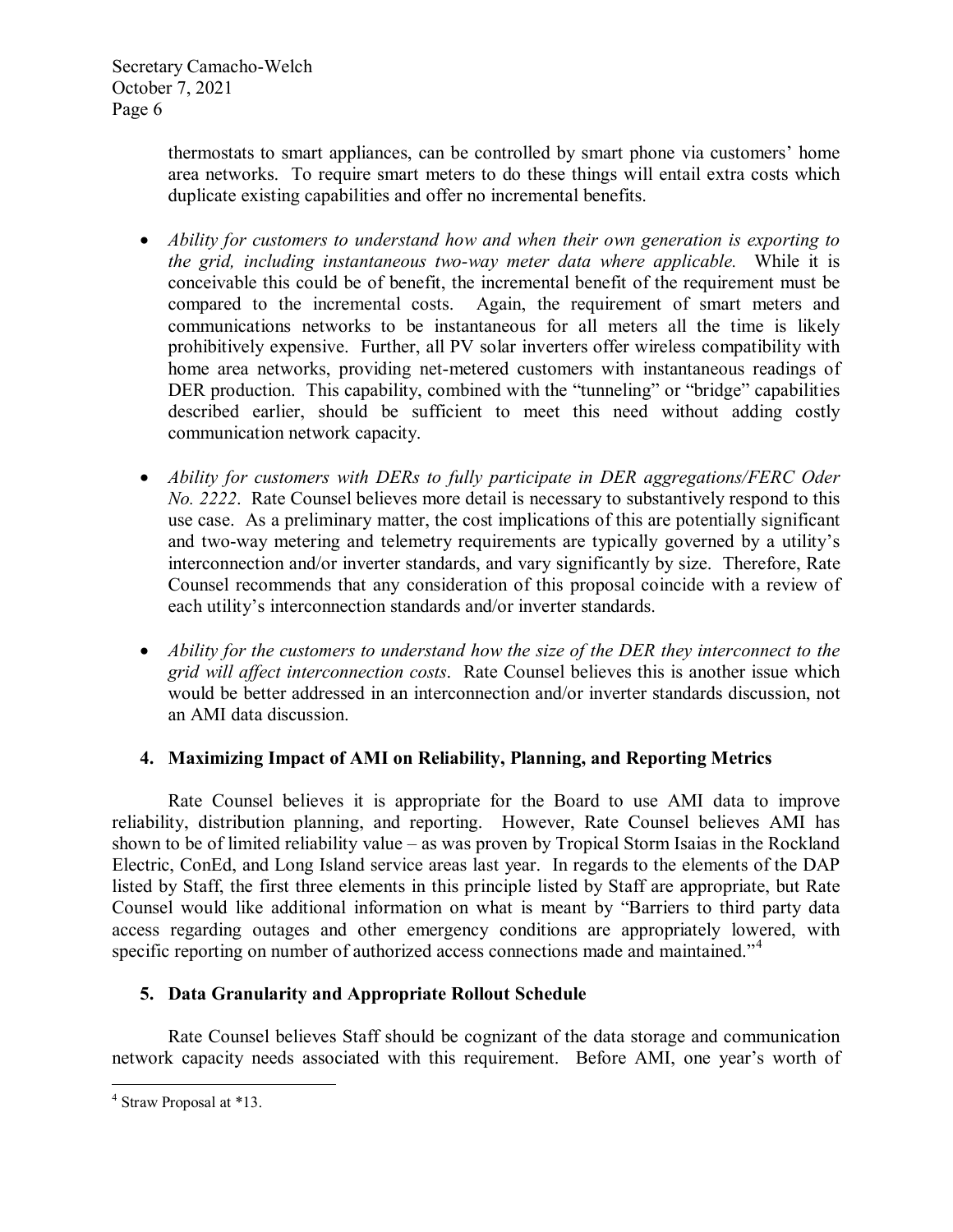energy usage data was available in just 12 data points per customer (one per billing period). In contrast, with AMI, there are 8,760 data points in a year for one-hour intervals; 35,040 data points/year for 15-minute intervals; and 105,120 data points/year for 5-minute intervals. It is unclear how many customers are going to be looking for this level of granularity. Moreover, longer intervals should mean less data to communicate. Therefore, Rate Counsel recommends that the Board require the utilities to use 10-, 12-, or 15-minute intervals to begin with, as this is common in the utility territories with fully deployed AMI. Further, since AMI meters can update with wireless data capabilities, the intervals can be changed in the future.

#### **6. Ensuring Fair Access and Competition for All Meter Capabilities**

As stated above, Rate Counsel believes ensuring fair access and competition for meter capabilities is important and this includes communications network capacity. AMI communications network capacity is not fixed, but can be increased simply by adding data collectors throughout a utility's service area. Public networks offer reasonable flexibility, and are able to scale up and down with little notice. Nonetheless, as discussed earlier, communications network capacity comes at a cost. Also, a handful of grid devices (or a handful of smart meters) per circuit can typically provide all the near real-time data (current, frequency, volts, and power factor) a utility might need to optimize grid operations on a day-to-day basis.

Accordingly, Rate Counsel generally supports the listed elements Staff suggests to include in any future MFR, but has additional comments on the second and final bullets. The second bullet states that app distribution mechanisms or open-access platforms must provide "tangible benefits to customers." Rate Counsel recommends that, unless such mechanisms or platforms provide economic benefits to customers in excess of customer costs (meaning, revenue requirements), the mechanism or platform should not be deployed. This requirement should apply even to the Connect My Data standard compliance Rate Counsel recommends, though Rate Counsel believes the relatively low cost and high benefit with this standard will become evident in an appropriately-constructed cost-benefit analysis.

Regarding the "data warehouse" concept discussed in the final bullet, Rate Counsel notes that most of the features and functionality offered by such a warehouse to residential users are already available from utility websites, or with "Connect My Data" standard compliance. The cost to comply with the Connect My Data standard is relatively low (as low as \$225,000 per utility to start by one estimate).<sup>[5](#page-6-0)</sup> Therefore, the features and functionality of a data warehouse are too costly and somewhat duplicative to those of "Connect My Data." Further, data warehouse features and functionality, which are not already available through other means, are valuable to just three parties: 1) customers with multiple facilities, and in particular customers with multiple facilities across more than one distribution utility; 2) Third-Party Suppliers (TPS) and aggregators; and 3) researchers. As a result, and assuming compliance with the Connect-My-Data standard is required by Staff, Rate Counsel believes any costs for a data warehouse should be allocated to the beneficiaries of that data. Further, given that the Texas data

<span id="page-6-0"></span> <sup>5</sup> *Green Button Cost-Benefit Analysis Report*, prepared by Dunsky Energy Consulting for the Ontario Ministry of Energy, Conservation and Energy Efficiency Branch, Oct. 2017, p. 21.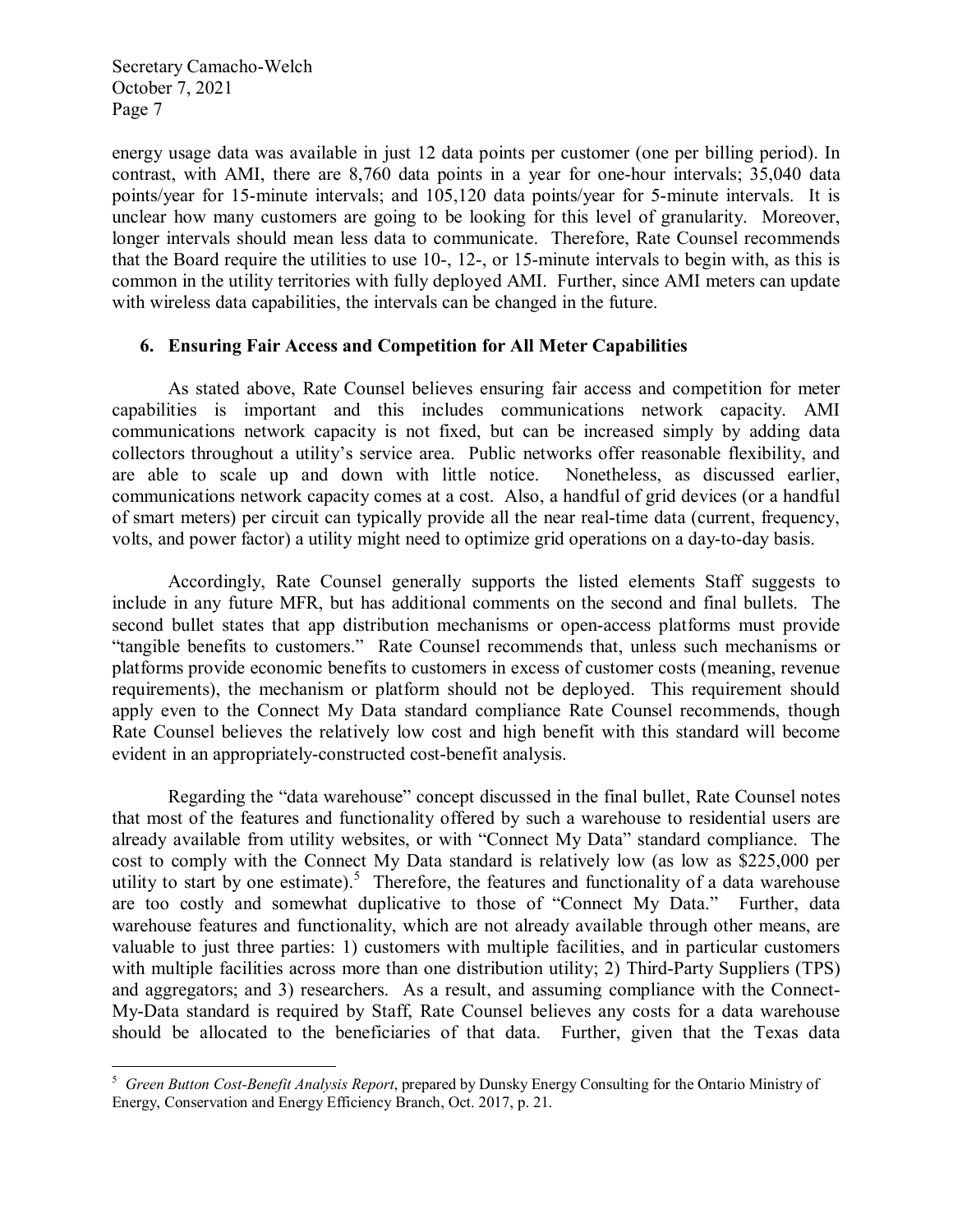warehouse has been in operation for some time, Rate Counsel believes more information, such as the results of any user and/or management surveys of SmartMeterTexas, should be examined before a decision to implement a statewide energy data warehouse in New Jersey is made.

## **7. Billing and Settlement Practices**

In general, Rate Counsel believes the application of average usage profiles to allocate costs is biased against low energy users (including low-income customers), and mutes the financial incentive for customers to shave their peak usage. As a result, Rate Counsel believes the use of AMI data to settle energy costs and determine peak load contribution by customer is more accurate and a less discriminatory approach to energy and capacity market cost settlement. Rate Counsel also agrees with Staff that it will stimulate energy management and DER markets, and therefore have the potential to advance progress on the State's EMP goals. Rate Counsel encourages the Board to analyze the impact of such a policy on the residential customer class as a whole before adopting it as the preferred policy. Rate Counsel notes that meter-specific cost identification is already standard practice in Texas's ERCOT market (though ERCOT has never had a capacity market). It is also the stated policy of the Ohio Public Utilities Commission (which regulates EDCs with smart meters and participates in PJM).<sup>[6](#page-7-0)</sup> Regarding supplierconsolidated billing, Rate Counsel thinks this may make sense for certain energy charges.

# **8. Format of Data Sharing and Cost Implications**

Concepts like "Connect My Data" standard compliance and the statewide data warehouse concept appear attractive in that they allow customers to "self-serve." While some customers are likely to perceive self-service as extra work, other customers (and TPSs) may appreciate that self-service involves no dependence on utility personnel, no bottlenecks, and no delays. Although utilities maintain customer service resources to respond to customer (and TPS) data requests using EDI and CSV options, it can be difficult for finite resources to respond to unpredictable, but frequently-occurring, peaks in data request volume. As with all other AMI data issues, benefit-cost analyses should form the basis for any decision by the Board. The savings in customer service resources made available through self-service must be weighed against the capital and ongoing O&M costs associated with concepts like Connect My Data standard compliance and the statewide data warehouse. Rate Counsel encourages Staff to complete such analyses before establishing MFRs one way or the other.

That said, when considering the costs and benefits of Connect My Data standard compliance, Rate Counsel recommends Staff encourage the utilization of other benefits that can be created by this standard. Connect My Data standard compliance offers other benefits in customer choice and EMP goal attainment which should be available. This is because a growing community of home energy managers, smartphone app developers, and aggregators are designing their software and business models around the Connect My Data standard. Given that Connect My Data is the leading energy use data-sharing standard, mandated in California,

<span id="page-7-0"></span> $\frac{1}{6}$  *Power Forward: A Roadmap to Ohio's Electricity Future*, report by the Ohio Public Utilities Commission to the Public, (Aug. 2018), p. 32.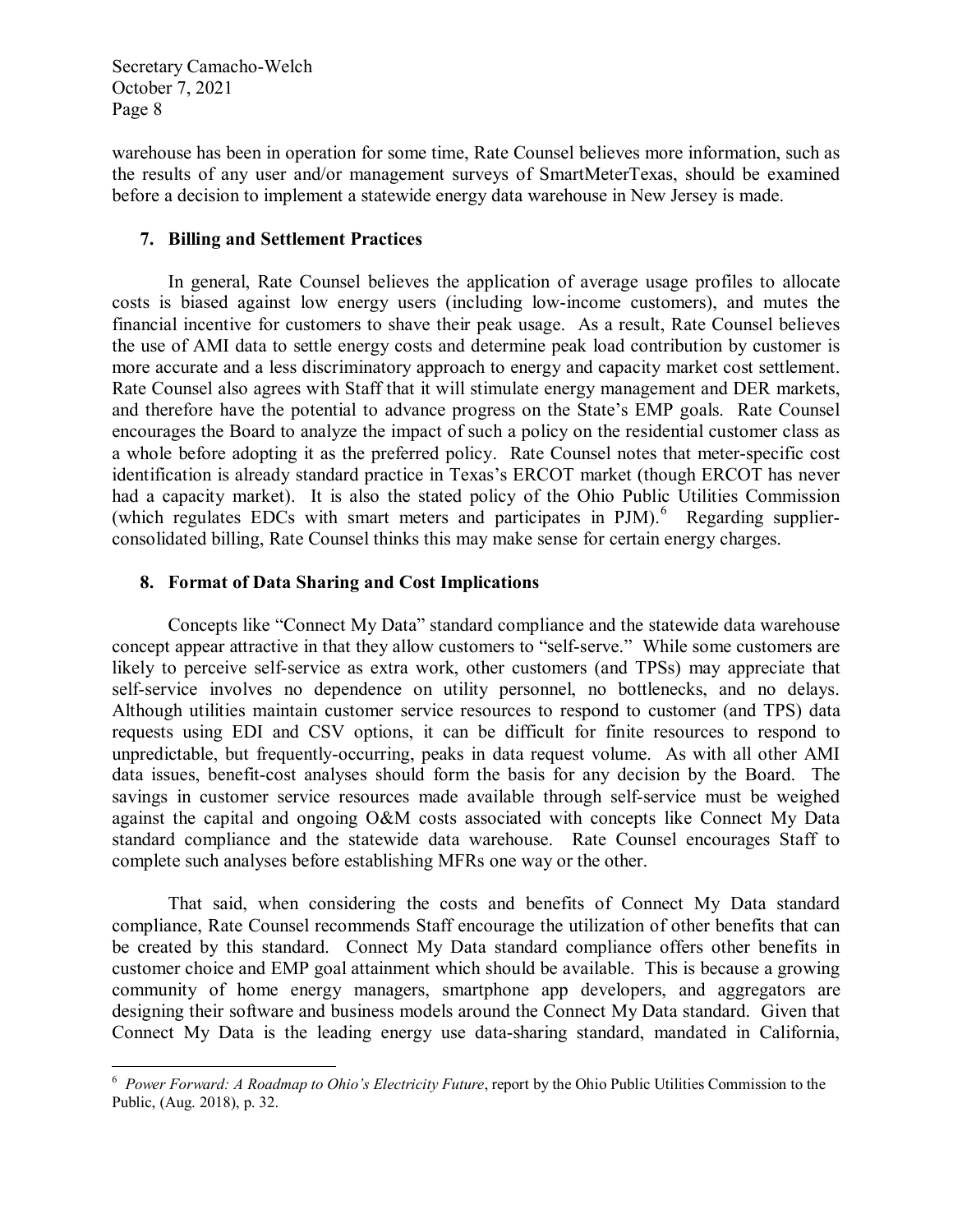Colorado, Illinois, New York, and Texas, such businesses find it effective to write software code and business processes around a single standard serving tens of millions of potential consumers. If these businesses are asked to re-work software code and business processes around every individual utility, with dramatically fewer potential customers, many of their business models would be invalidated.

Aligning New Jersey with the current business models can be beneficial to the State's electricity customers. For example, certain companies make energy management apps based on the Connect My Data standard available for free. These apps even include the "high bill alert" capability Staff has proposed mandating as part of the MFR. Thus, Connect My Data standard compliance can help stimulate energy management markets (called "market animation" in New York's Reforming the Energy Vision proceeding), securing demand reduction and energy conservation benefits along the way. Without Connect My Data standard compliance, these potential benefits will not be immediately available to New Jersey electric customers. Thus, Rate Counsel believes the small initial and ongoing cost of Connect My Data standard compliance is likely worth these potential benefits, and supports it.

# **9. Promoting Academic Research into Reliability and Clean Energy Adoption by Customers**

Rate Counsel does not have concerns with sharing anonymized data with researchers so long as individual customers cannot be identified by their usage. This is not a concern for residential customers, as residential customer's energy usage will likely not be high enough or distinctive enough to permit identification. However, this may not be the case for large commercial and industrial customers. In Illinois, the Commission approved a ComEd anonymized data sharing plan for researchers and commercial interests subject to "the 15/15 rule". If any data set (for example, a zip code) contains fewer than 15 records, the data is not shared. Further, if any one customer's usage represents more than 15% of the usage in a data set, that customer's data is removed from the data set.<sup>[7](#page-8-0)</sup>

### **10. Appropriate Utility Use of AMI Data**

The appropriate use of energy usage data should be enshrined in each utility's data privacy policy as described above in response to Staff Principle No. 2. Prohibitions against affiliate or advantageous use should employ the Board's regulations on affiliate relations and competitive services as a foundation. If a utility desires the use of energy usage data to help market certain utility programs, such as energy efficiency programs, Rate Counsel recommends that utilities be allowed to use energy usage data on the same nondiscriminatory basis as other parties, so long as such uses are disclosed in a utility's data privacy policy. Rate Counsel agrees with the other use protections Staff describes in this section.

<span id="page-8-0"></span><sup>&</sup>lt;sup>7</sup> See Illinois Commerce Commission, Investigation of Applicability of Sections: 13-0506 16-122 and 16-108.6 of the Public Utilities Act, Docket No. 13-0506 at p. 17 (Jan. 28, 2014).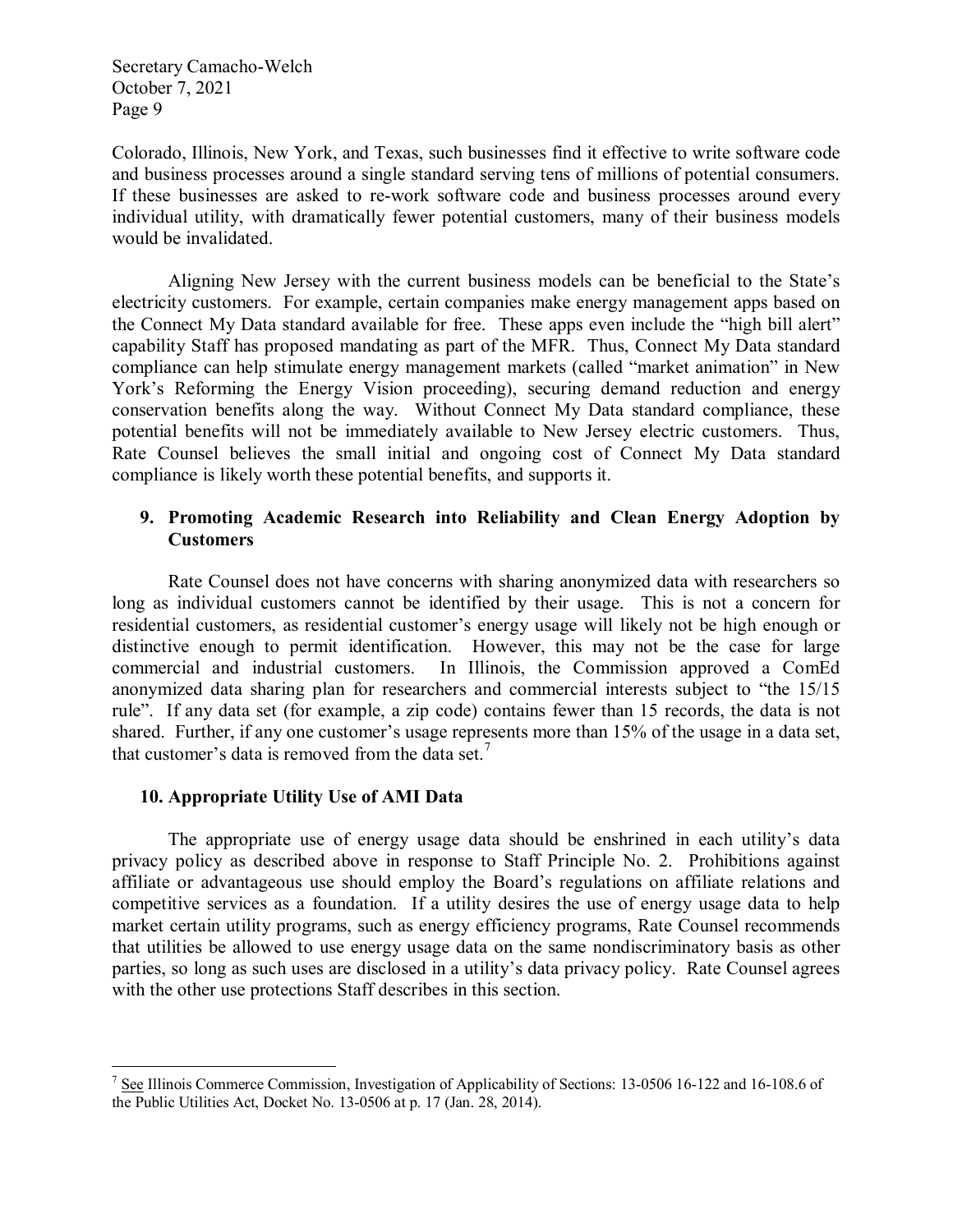# **11. AMI Data must Support Emergency Responder Effectiveness and Safety**

Rate Counsel has no comment on this particular component of the Straw Proposal.

## **12. Stakeholder Engagement**

As a general rule, Rate Counsel supports performance reporting requirements, as well as prohibitions on cost recovery for utilities who do not deliver the AMI benefits promised. However, Rate Counsel believes the issue of cost recovery should focus on AMI benefit delivery rather than the use of data plans. Further, Rate Counsel believes any utility's concern about delays, related to a working group set up to develop performance measures for AMI, is outweighed by the opportunity for the Board to ensure utility accountability for benefits they have projected in their AMI benefit-cost analyses. The implementation of hundreds of millions of dollars in AMI investments without sufficient assurances of benefit is more onerous on ratepayers than several months of delay. Performance reporting, properly executed, with penalties for non-performance, is the best way to ensure that AMI benefits to customers exceed costs to customers. And working groups are Staff's best option to ensure performance reporting is properly developed and executed.

Regarding the proper development and execution of an AMI performance reporting program, Rate Counsel strongly recommends that the following principles be applied to every AMI performance reporting program:

- Performance metrics should always be outcomes-oriented, never process oriented. For example: "Count of calls into the call center" is a process metric; "Annual call center costs" or "call center headcount" are outcomes metrics. "Circuits with CVR" is a process metric; "average annual voltage per circuit" is an outcomes metric.
- Every performance metric should include a pre-deployment baseline and a postdeployment target. Post-deployment targets should include dates.
- Post-deployment targets should be established in strict accordance with the assumptions employed in the AMI benefit-cost analyses the Board relied upon when making its decision.
- •

Rate Counsel will participate in any AMI performance reporting working group the Board might order.

# **Additional Concepts That are Desirable and Prudent to Accomplishing Lower Consumer Costs**

In the Straw Proposal, Staff requested comments on "(i) whether the principles set forth below are the appropriate places for the EDCs to focus; (ii) whether there are modifications or clarifications to these principles that will aid an equitable clean energy transition and/or lower consumer costs; and (iii) whether there are additional concepts that are desirable and prudent to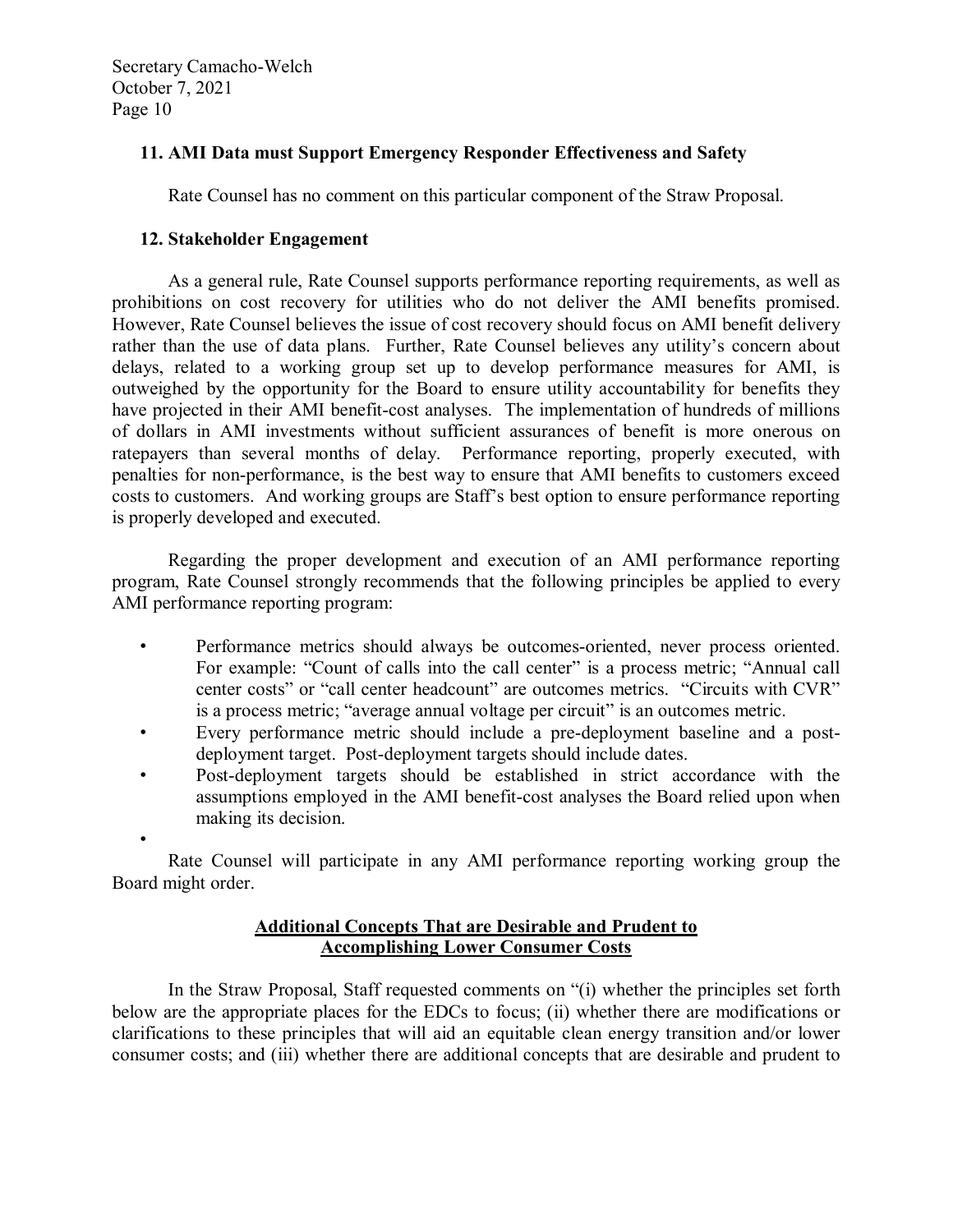accomplish these goals."<sup>[8](#page-10-0)</sup> Rate Counsel provides the following comments in response to that request.

Rate Counsel notes that the Straw Proposal appears very concerned about maximizing the value of AMI data. While this is an important concern, Rate Counsel is more concerned with shortcomings in AMI applications generally, and in the utilities' AMI benefit-cost analyses specifically. When these analyses understate customer costs, or overstate customer benefit estimates, the level of benefits a utility must deliver to ensure AMI cost-effectiveness falls. This ultimately reduces the benefits delivered to customers by utilities from AMI investments. Much greater benefits from AMI, both environmental and economic, could be secured by issuing MFRs for AMI applications rather than MFRs for AMI data plans. As a result, Rate Counsel recommends the following MFR standards for AMI applications:

- Customer costs (meaning revenue requirements), not utility costs, should serve as the basis of comparison to benefits in any AMI cost-benefit analysis;
- Cost over-runs should be the responsibility of utilities, not customers;
- Stranded costs (book value of meters in service) should be included in the definition of AMI costs;
- Headcount reductions, or avoided marginal costs per activity, should be used to estimate O&M savings, as opposed to the use of fully-loaded costs per activity for such estimates;
- Customer discount rates, not corporate or societal discount rates, be used to convert nominal future values (both benefits and costs) into present value;
- Alternatives to proprietary ownership of AMI communication networks and software, such as the use of public carrier networks, or the use of software as a service, should be evaluated as to technical and economic pros and cons as part of every AMI application;
- Operational benefits, from O&M savings to revenue assurance, should be accrued and delivered to customers as rate reductions to the extent missed due to rate case timing;
- Indirect benefits (such as the benefit to New Jersey's economy from utility spending) should be ignored in cost-benefit analyses, unless indirect costs (such as the economic impact of rate increases to the economy) are also included in such analyses;
- Outcomes-based performance reporting and targets should be established for all critical assumptions employed in AMI benefit estimates;
- A plan to use AMI data in demand-side management program evaluation, measurement, and validation should be part of every AMI deployment plan;
- The benefits of a conservation voltage reduction plan should be explored as part of AMI deployment;
- A universal peak-time rebate program should be part of every AMI deployment plan.

Last, Rate Counsel notes that the use of AMI data, if properly implemented, in demandside management program evaluation, measurement, and validation (EM&V); conservation

<span id="page-10-0"></span> <sup>8</sup> Straw Proposal at \*8.